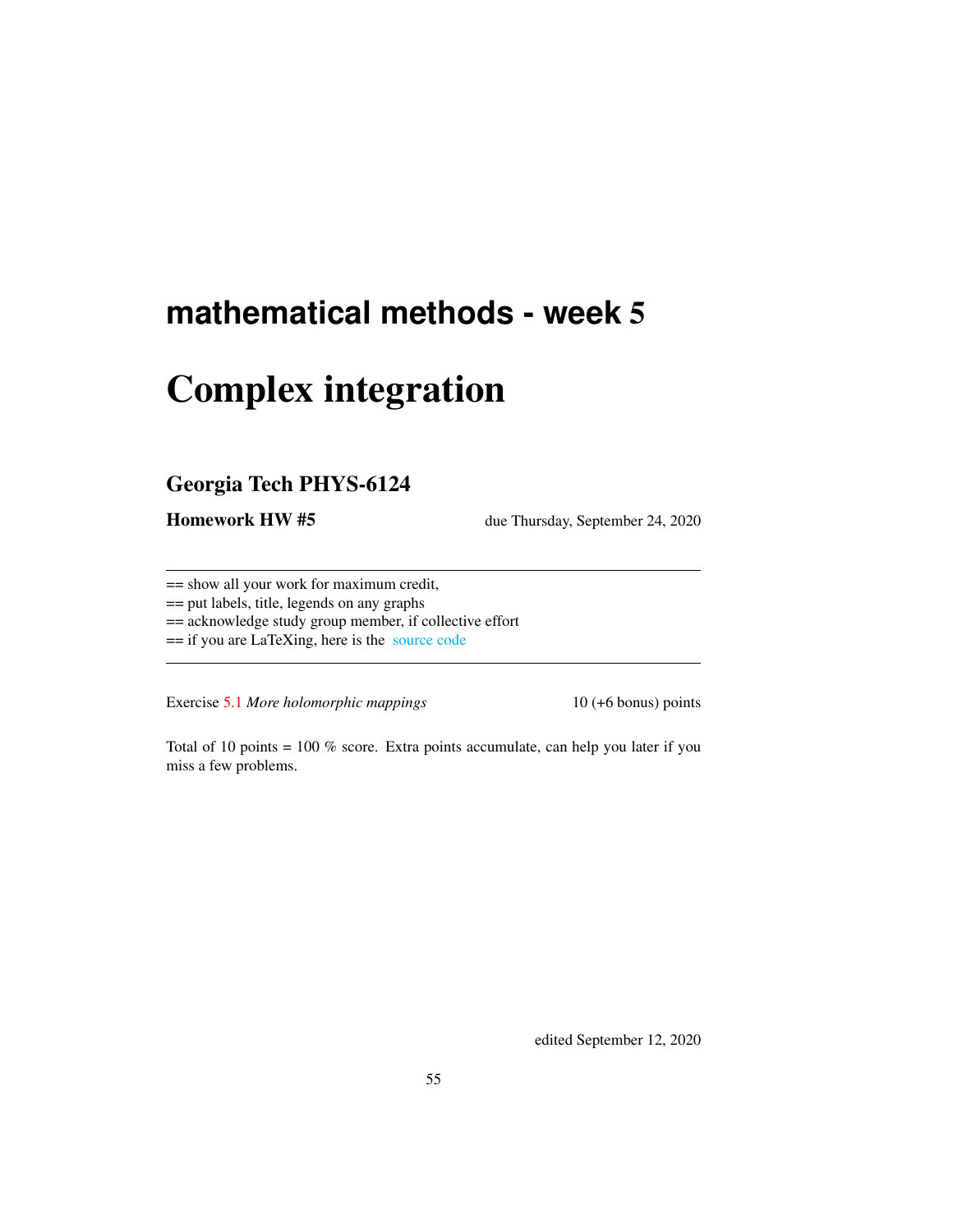## Week 5 syllabus September 15, 2020

Arfken, Weber & Harris [\[1\]](#page-1-0) [\(click here\)](http://ChaosBook.org/library/ArWeHa13chap11.pdf) Chapter 11 *Complex variable theory*

*Complex integration : full Tue lecture*

AWH Sect. 11.3 *Cauchy's integral theorem*

- *Cauchy contour integral : full Thu lecture*
	- AWH Sect. 11.4 *Cauchy's integral formula*
	- AWH 11.5 *Laurent expansion*
	- AWH 11.6 *Singularities*
	- AWH 11.7 *Calculus of residues*
	- *Everything is allowed in XXX*

### Optional reading

- Grigoriev [pages 3.1 3.3](http://ChaosBook.org/~predrag/courses/PHYS-6124-20/ln3.pdf) (Cauchy's contour integral)
- Stone and Goldbart [\[2\]](#page-1-1) [\(click here\)](http://ChaosBook.org/library/StGoChap17.pdf)
	- SG 17.2, 17.3 *Complex integration: Cauchy and Stokes*
	- SG 17.2.2 *Cauchy's theorem*
	- SG 17.2.3 *The residue theorem*
	- SG 17.4 *Applications of Cauchy's theorem*
	- SG 17.4.2 *Taylor and Laurent series*
	- SG 17.4.3 *Zeros and singularities*
	- SG 17.4.4 *Analytic continuation*

### References

- <span id="page-1-0"></span>[1] G. B. Arfken, H. J. Weber, and F. E. Harris, *[Mathematical Methods for Physi](http://books.google.com/books?vid=ISBN9780123846549)[cists: A Comprehensive Guide](http://books.google.com/books?vid=ISBN9780123846549)*, 7th ed. (Academic, New York, 2013).
- <span id="page-1-1"></span>[2] M. Stone and P. Goldbart, *[Mathematics for Physics: A Guided Tour for Graduate](http://dx.doi.org/10.1017/cbo9780511627040) [Students](http://dx.doi.org/10.1017/cbo9780511627040)* (Cambridge Univ. Press, Cambridge UK, 2009).